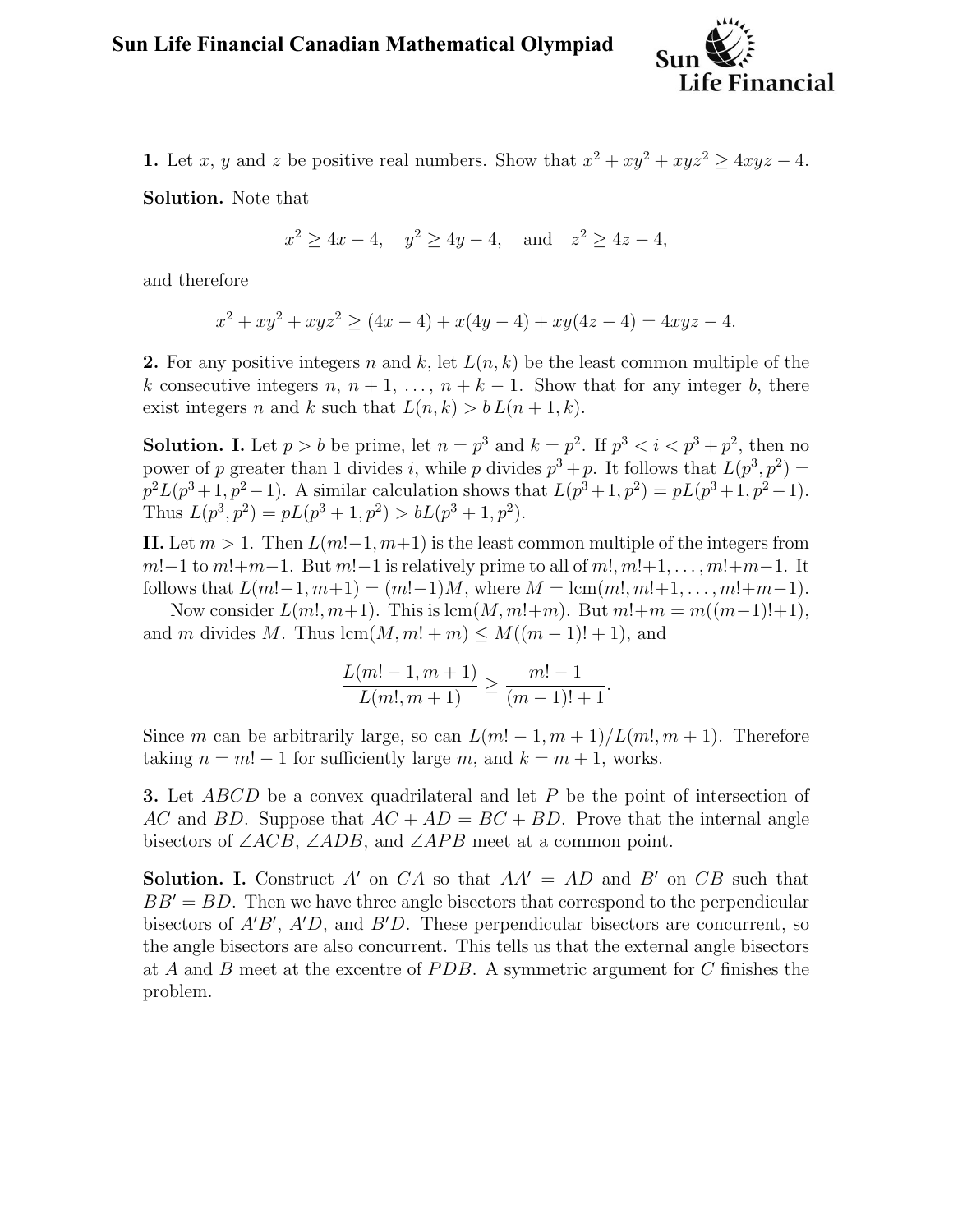

II. Note that the angle bisectors  $\angle ACB$  and  $\angle APB$  intersect at the excentres of  $\triangle PBC$  opposite C and the angle bisectors of  $\angle ADB$  and  $\angle APB$  intersect at the excentres of  $\triangle PAD$  opposite D. Hence, it suffices to prove that these two excentres coincide.

Let the excircle of  $\triangle PBC$  opposite C touch side PB at a point X, line CP at a point Y and line CB at a point Z. Hence,  $CY = CZ$ ,  $PX = PY$  and  $BX = BZ$ . Therefore,  $CP + PX = CB + BX$ . Since  $CP + PX + CB + BX$  is the perimeter of  $\triangle CBP$ ,  $CP + PX = CB + BX = s$ , where s is the semi-perimeter of  $\triangle CBP$ . Therefore,

$$
PX = CB + BX - CP = \frac{s}{2} - CP = \frac{CB + BP + PC}{2} - CP = \frac{CB + BP - PC}{2}.
$$

Similarly, if we let the excircle of  $\triangle PAD$  opposite D touch side PA at a point  $X'$ , then

$$
PX' = \frac{DA + AP - PD}{2}.
$$

Since both excircles are tangent to AC and BD, if we show that  $PX = PX'$ , then we would show that the two excircles are tangent to  $AC$  and  $BD$  at the same points, i.e. the two excircles are identical. Hence, the two excentres coincide.

We will use the fact that  $AC + AD = BC + BD$  to prove that  $PX = PX'$ . Since  $AC + AD = BC + BD$ ,  $AP + PC + AD = BC + BP + PD$ . Hence,  $AP + AD - PD =$  $BC + BP - PC$ . Therefore,  $PX = PX'$ , as desired.

4. A number of robots are placed on the squares of a finite, rectangular grid of squares. A square can hold any number of robots. Every edge of each square of the grid is classified as either passable or impassable. All edges on the boundary of the grid are impassable.

You can give any of the commands up, down, left, or right. All of the robots then simultaneously try to move in the specified direction. If the edge adjacent to a robot in that direction is passable, the robot moves across the edge and into the next square. Otherwise, the robot remains on its current square. You can then give another command of up, down, left, or right, then another, for as long as you want.

Suppose that for any individual robot, and any square on the grid, there is a finite sequence of commands that will move that robot to that square. Prove that you can also give a finite sequence of commands such that *all* of the robots end up on the same square at the same time.

Solution. We will prove any two robots can be moved to the same square. From that point on, they will always be on the same square. We can then similarly move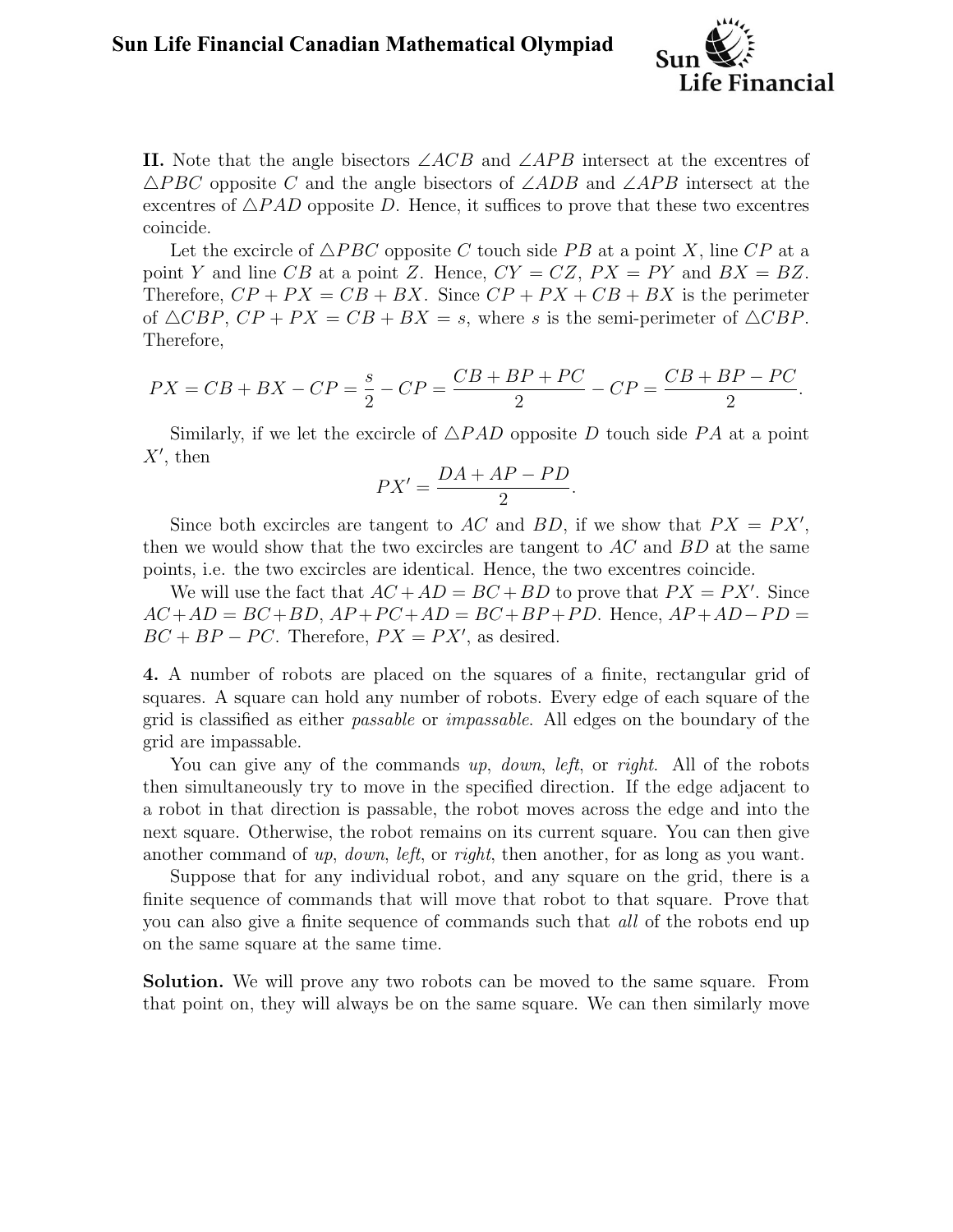

a third robot onto the same square as these two, and then a fourth, and so on, until all robots are on the same square.

Towards that end, consider two robots A and B. Let  $d(A, B)$  denote the minimum number of commands that need to be given in order to move  $A$  to the square on which  $B$  is *currently* standing. We will give a procedure that is guaranteed to decrease  $d(A, B)$ . Since  $d(A, B)$  is a non-negative integer, this procedure will eventually decrease  $n \text{ to } 0$ , which finishes the proof.

Let  $n = d(A, B)$ , and let  $S = \{s_1, s_2, \ldots, s_n\}$  be a minimum sequence of moves that takes  $A$  to the square where  $B$  is currently standing. Certainly  $A$  will not run into an impassable edge during this sequence, or we could get a shorter sequence by removing that command. Now suppose  $B$  runs into an impassable edge after some command  $s_i$ . From that point, we can get A to the square on which B started with the commands  $s_{i+1}, s_{i+2}, \ldots, s_n$  and then to the square where B is currently with the commands  $s_1, s_2, \ldots, s_{i-1}$ . But this was only  $n-1$  commands in total, and so we have decreased  $d(A, B)$  as required.

Otherwise, we have given a sequence of n commands to A and  $B$ , and neither ran into an impassable edge during the execution of these commands. In particular, the vector  $v$  connecting  $A$  to  $B$  on the grid must have never changed. We moved A to the position  $B = A + v$ , and therefore we must have also moved B to  $B + v$ . Repeating this process k times, we will move A to  $A + kv$  and B to  $B + kv$ . But if  $v \neq (0, 0)$ , this will eventually force B off the edge of the grid, giving a contradiction.

**5.** A bookshelf contains n volumes, labelled 1 to  $n$ , in some order. The librarian wishes to put them in the correct order as follows. The librarian selects a volume that is too far to the right, say the volume with label  $k$ , takes it out, and inserts it in the k-th position. For example, if the bookshelf contains the volumes  $1, 3, 2, 4$  in that order, the librarian could take out volume 2 and place it in the second position. The books will then be in the correct order 1, 2, 3, 4.

(a) Show that if this process is repeated, then, however the librarian makes the selections, all the volumes will eventually be in the correct order.

(b) What is the largest number of steps that this process can take?

**Solution.** (a) If  $t_k$  is the number of times that volume k is selected, then we have  $t_k \leq 1 + (t_1 + t_2 + \cdots + t_{k-1})$ . This is because volume k must move to the right between selections, which means some volume was placed to its left. The only way that can happen is if a lower-numbered volume was selected. This leads to the bound  $t_k \leq 2^{k-1}$ . Furthermore,  $t_n = 0$  since the *n*th volume will never be too far to the right. Therefore if  $N$  is the total number of moves then

$$
N = t_1 + t_2 + \dots + t_{n-1} \le 1 + 2 + \dots + 2^{n-2} = 2^{n-1} - 1,
$$